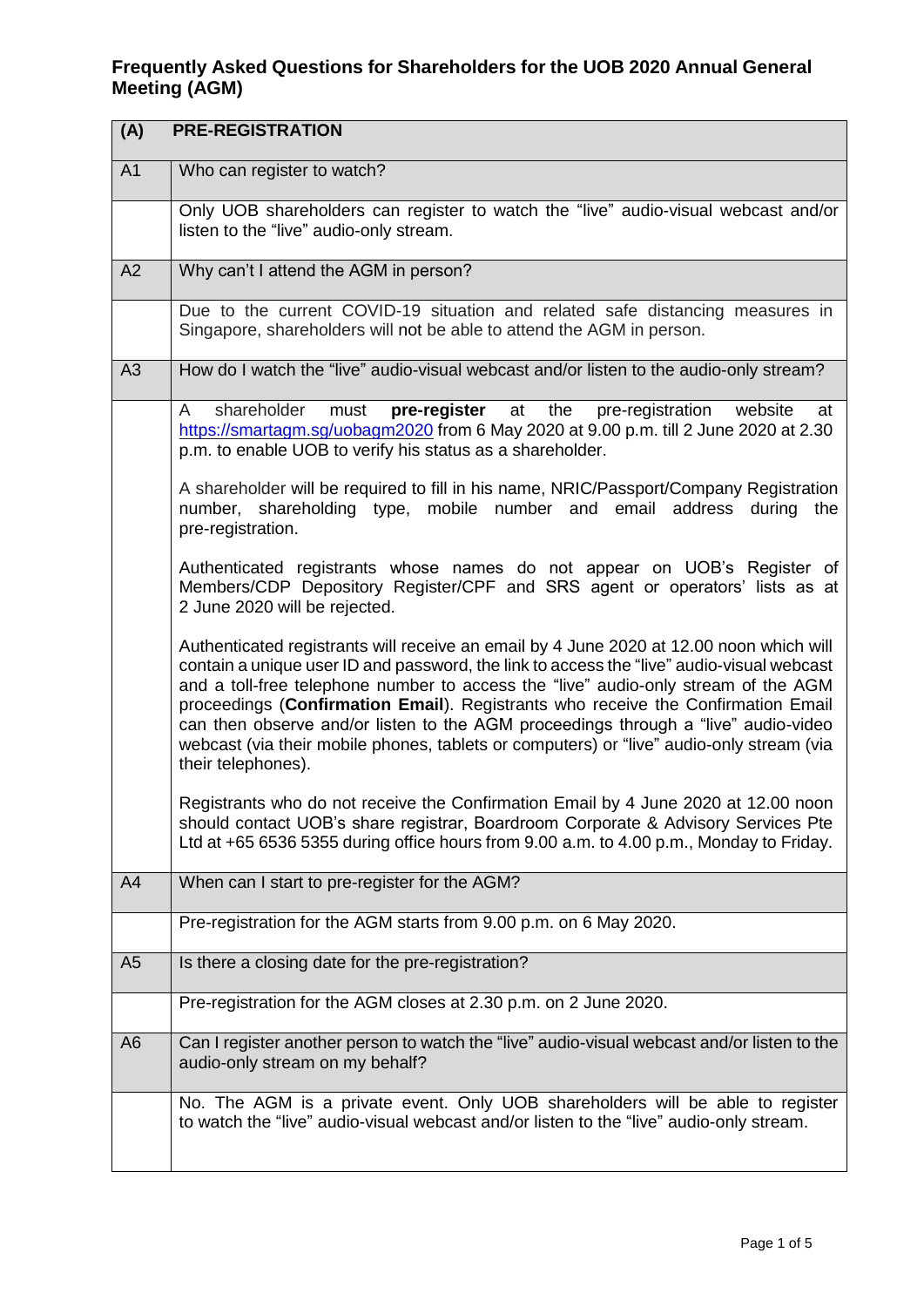## **Frequently Asked Questions for Shareholders for the UOB 2020 Annual General Meeting (AGM)**

| A7             | If I hold UOB shares via a securities sub-account in a depository agent (e.g. a nominee<br>company), can I register to watch the "live" audio-visual webcast and/or listen to the<br>audio-only stream?                                                                                                                                                                                                                                                                                                                                                                         |
|----------------|---------------------------------------------------------------------------------------------------------------------------------------------------------------------------------------------------------------------------------------------------------------------------------------------------------------------------------------------------------------------------------------------------------------------------------------------------------------------------------------------------------------------------------------------------------------------------------|
|                | You should contact your depository agent as soon as possible in order to make the<br>necessary arrangements for your participation in the AGM.                                                                                                                                                                                                                                                                                                                                                                                                                                  |
| A <sub>8</sub> | If I am a CPF and/or SRS investor holding UOB shares, can I register to watch the "live"<br>audio-visual webcast and/or listen to the audio-only stream?                                                                                                                                                                                                                                                                                                                                                                                                                        |
|                | Yes, you can pre-register to watch the "live" audio-visual webcast and/or listen to the<br>audio-only stream. However, if you wish to submit your votes, you need to contact your<br>CPF Agent Banks and/or SRS Operators through which you hold your UOB shares as<br>soon as possible to submit your votes before 5.00 p.m. on 27 May 2020.                                                                                                                                                                                                                                   |
| A <sub>9</sub> | What can I do if I have pre-registered but do not receive the email confirmation on 4 June<br>2020 by 12.00 noon?                                                                                                                                                                                                                                                                                                                                                                                                                                                               |
|                | If you have pre-registered by the deadline of 2 June 2020 at 2.30 p.m. but do not receive<br>the Confirmation Email by 4 June 2020 at 12.00 noon, you should contact UOB's share<br>registrar, Boardroom Corporate & Advisory Services Pte Ltd at +65 6536 5355 during<br>office hours from 9.00 a.m. to 4.00 p.m. Monday to Friday.                                                                                                                                                                                                                                            |
|                | (B) VOTING                                                                                                                                                                                                                                                                                                                                                                                                                                                                                                                                                                      |
| <b>B1</b>      | Would I be able to vote electronically?                                                                                                                                                                                                                                                                                                                                                                                                                                                                                                                                         |
|                | No. UOB's constitution currently does not provide for shareholders to vote electronically.                                                                                                                                                                                                                                                                                                                                                                                                                                                                                      |
| <b>B2</b>      | How do I vote if I can only attend the AGM electronically?                                                                                                                                                                                                                                                                                                                                                                                                                                                                                                                      |
|                | If you wish to vote, you must appoint the Chairman of the Meeting as your proxy.                                                                                                                                                                                                                                                                                                                                                                                                                                                                                                |
|                | You must first download, complete and sign the proxy form, before scanning and sending<br>it by email to uob_agm@uobgroup.com or submitting it by post to 80 Raffles Place,<br>#04-20 UOB Plaza 2, Singapore 048624 (Attention: The Company Secretary), not less<br>than 72 hours before the time appointed for holding the AGM.                                                                                                                                                                                                                                                |
|                | In view of the current COVID-19 situation and the related safe distancing measures<br>it may be difficult for shareholders to submit completed proxy forms by post and<br>for the Company to process completed proxy forms which are submitted by post.<br>There may also be delays in the delivery of completed proxy forms which are<br>submitted by post. Therefore, shareholders are strongly encouraged to submit<br>completed proxy forms electronically via email to uob_agm@uobgroup.com to<br>ensure that they are received by the Company by the stipulated deadline. |
|                | CPF or SRS investors who wish to appoint the Chairman of the Meeting as proxy should<br>approach their respective Agent Banks/SRS operators to submit their votes by<br>27 May 2020 at 5.00 p.m.                                                                                                                                                                                                                                                                                                                                                                                |
|                | If you appoint the Chairman of the Meeting as your proxy, you must give specific<br>instructions as to voting, or abstentions from voting, in respect of a resolution in the form<br>of proxy, failing which the appointment of the Chairman of the Meeting as proxy for that<br>resolution will be treated as invalid.                                                                                                                                                                                                                                                         |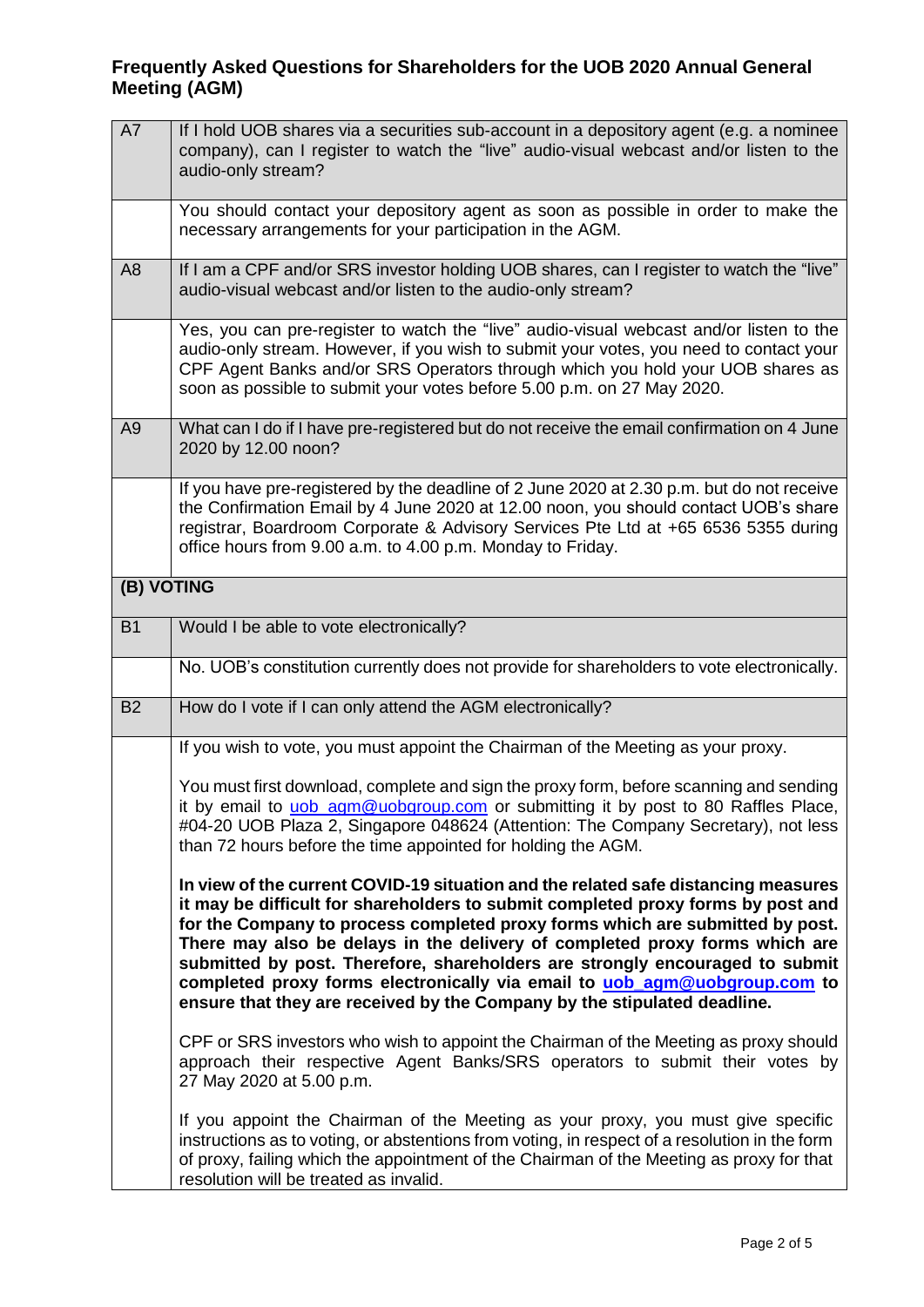## **Frequently Asked Questions for Shareholders for the UOB 2020 Annual General Meeting (AGM)**

| <b>B3</b>      | Where can I find the proxy forms?                                                                                                                                                                                                              |
|----------------|------------------------------------------------------------------------------------------------------------------------------------------------------------------------------------------------------------------------------------------------|
|                | You can download the proxy form at www.uobgroup.com/investor-relations/agm-and-<br>egm                                                                                                                                                         |
| <b>B4</b>      | Is there a deadline to submit proxy forms?                                                                                                                                                                                                     |
|                | Please submit your completed proxy form by 2.30 p.m. on 2 June 2020.                                                                                                                                                                           |
|                | CPF and SRS investors - Please refer to A8 and B2 above.                                                                                                                                                                                       |
| (C)            | ASKING QUESTIONS PRIOR TO THE AGM                                                                                                                                                                                                              |
| C <sub>1</sub> | Can I ask any questions at the AGM?                                                                                                                                                                                                            |
|                | You will not be able to ask questions at the AGM during the "live" audio-visual webcast<br>or "live" audio-only stream, and therefore it is important for you to submit your questions<br>in advance of the AGM.                               |
|                | You can submit your question(s) related to the resolutions to be tabled for approval at<br>the AGM to the Chairman of the Meeting, in advance of the AGM, in the following<br>manner:                                                          |
|                | by email to uob_agm@uobgroup.com; or<br>(a)                                                                                                                                                                                                    |
|                | by post to 80 Raffles Place, #04-20, UOB Plaza 2, Singapore 048624 (Attention:<br>(b)<br>The Company Secretary.                                                                                                                                |
|                | All questions must be submitted by 20 May 2020.                                                                                                                                                                                                |
|                | To ensure that questions are received by the Company by the stipulated deadline, you<br>are strongly encouraged to submit questions by email.                                                                                                  |
|                | When sending questions, you should also provide your full name<br>and<br>NRIC/Passport/Company Registration No. for verification. Mobile phone numbers<br>provided will help UOB to reach out more easily if clarification is required.        |
|                | The Company will endeavour to address substantial and relevant questions received<br>from shareholders. Answers to substantial and relevant questions will be published on<br>www.uobgroup.com/investor-relations/agm-and-egm/ by 26 May 2020. |
| C <sub>2</sub> | Is there a deadline to submit questions for AGM?                                                                                                                                                                                               |
|                | All questions must be submitted by 20 May 2020.                                                                                                                                                                                                |
| C <sub>3</sub> | Would all my questions be answered?                                                                                                                                                                                                            |
|                | The Company will endeavour to address substantial and relevant questions received<br>from shareholders. Answers to substantial and relevant questions will be published on<br>www.uobgroup.com/investor-relations/agm-and-egm/ by 26 May 2020. |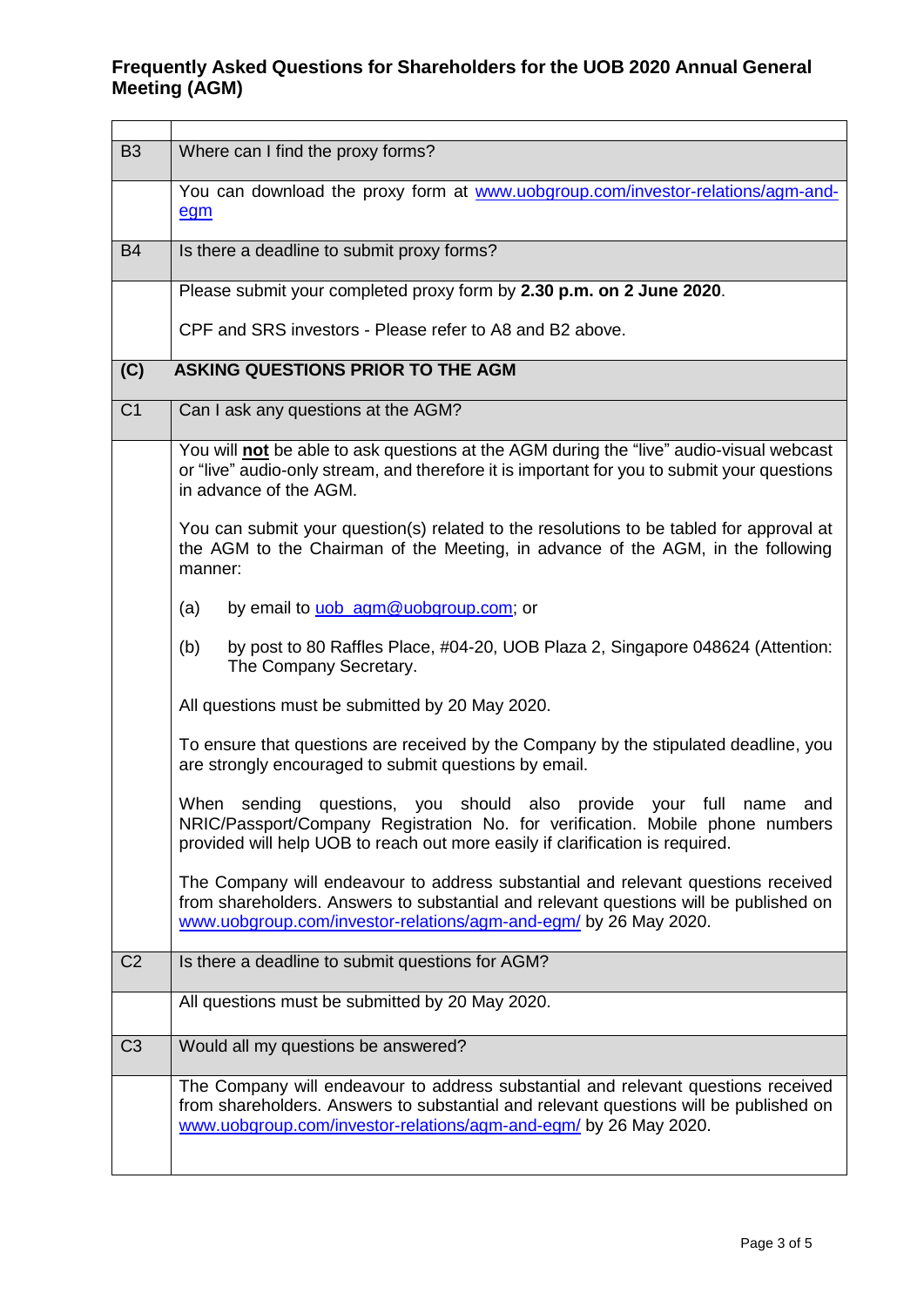| (D)            | <b>ACCESSING THE LIVE AGM PROCEEDINGS</b>                                                                                                                                                                                                                                                                                                                                                                        |
|----------------|------------------------------------------------------------------------------------------------------------------------------------------------------------------------------------------------------------------------------------------------------------------------------------------------------------------------------------------------------------------------------------------------------------------|
| D <sub>1</sub> | How do I access the AGM proceedings?                                                                                                                                                                                                                                                                                                                                                                             |
|                | The AGM will start at 2.30 p.m. on 5 June 2020.                                                                                                                                                                                                                                                                                                                                                                  |
|                | Please refer to A3. Registrants who receive the Confirmation Email can either log in<br>watch the "live" audio-visual webcast or dial in to listen to the "live" audio-only stream.                                                                                                                                                                                                                              |
|                | Audio-visual webcast<br>Click on the URL link indicated in the Confirmation Email.<br>Key in the unique user ID and password provided in the Confirmation Email when<br>٠<br>prompted.<br>The "live" audio-visual webcast will start when the AGM commences at 2.30 p.m.<br>٠                                                                                                                                    |
|                | Audio-only stream<br>Call the toll-free telephone number indicated in the Confirmation Email.<br>٠<br>Key in the conference code provided in the Confirmation Email when prompted.<br>$\bullet$<br>State your name clearly when prompted.<br>$\bullet$<br>The telephone line will be open from 2.15 p.m. onwards. You will be put on hold until<br>$\bullet$<br>the AGM commences at 2.30 p.m.                   |
| (E)            | <b>DIVIDENDS</b>                                                                                                                                                                                                                                                                                                                                                                                                 |
| E1             | Why was there a delay in the record date and payment date of the final and special<br>dividends?                                                                                                                                                                                                                                                                                                                 |
|                | The proposed final one-tier tax-exempt dividend of 55 cents per ordinary share and<br>special one-tier tax-exempt dividend of 20 cents per ordinary share for the year ended<br>31 December 2019 are subject to shareholders' approval at the AGM, under Singapore<br>law. With the deferment of our AGM, the record date and payment date of<br>the proposed final and special dividends were deferred as well. |
| E <sub>2</sub> | When will the final and special dividends be paid?                                                                                                                                                                                                                                                                                                                                                               |
|                | If approved by shareholders at the AGM, the proposed final one-tier tax-exempt dividend<br>of 55 cents per ordinary share and a special one-tier tax-exempt dividend of 20 cents per<br>ordinary share will be paid on 29 June 2020.                                                                                                                                                                             |
| (F)            | <b>GENERAL</b>                                                                                                                                                                                                                                                                                                                                                                                                   |
| F1             | If there are any changes to the AGM, how would I know?                                                                                                                                                                                                                                                                                                                                                           |
|                | Due to the constantly evolving COVID-19 situation in Singapore, the Company may be<br>required to change its arrangements for the AGM at short notice. Please check SGXNET<br>and the Company's website for the latest updates.                                                                                                                                                                                  |
| F <sub>2</sub> | When will I receive the printed copy of the Notice of AGM and other AGM related<br>circulars?                                                                                                                                                                                                                                                                                                                    |
|                | Printed copies of Notice of AGM and proxy form will not be sent to shareholders. Please<br>refer to the electronic copy of the Notice of AGM and related documents available on the<br>Company's website and on SGXNET.                                                                                                                                                                                          |